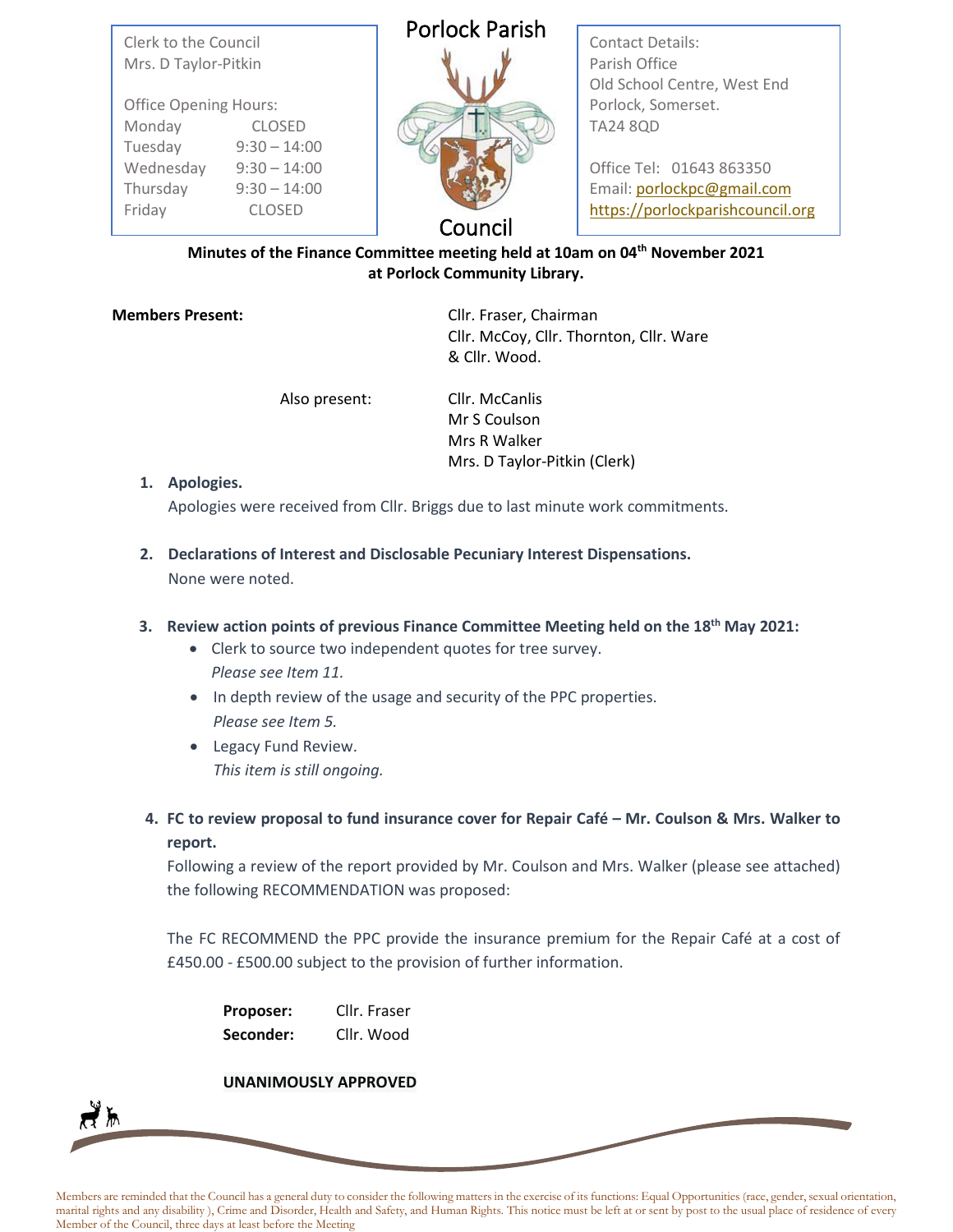### **5. Review of the profits and loss of the PPC Assets – Cllr. Wood to review.**

Please see attached report. It was noted that better information was available post production of the report and that per the Budget figures the PPC's assets would likely generate a loss of approximately £12,000 for the Fiscal Year. This would inform the Budget and Precept development for the upcoming year.

#### **6. Review of the electricity contract with Bulb for the PPC owned assets – Clerk to report.**

Following the announcement that Bulb have collapsed the issue of transferring the PPC account to another provider has been raised. The PPC account is currently in credit for £286.77, following a brief discussion the FC RECOMMENDATION is to remain with Bulb for the time being.

| Proposer: | Cllr. Thornton |
|-----------|----------------|
| Seconder: | Cllr. Fraser   |

#### **UNANIMOUSLY APPROVED**

**7. To review costs for the installation of CCTV for the PPC owned assets – Clerk to report.** All Councillors were provided with two quotes to review, after a discussion regarding placement and signage the following RECOMMENDATION was proposed:

The FC RECOMMEND the PPC purchase the 4K Ultra HD Wi-Fi NVR Security System at £479.99.

It was noted that there will likely be some additional modest expenditure involved in the installation process and annual maintenance of the system.

| Proposer: | Cllr. McCoy  |
|-----------|--------------|
| Seconder: | Cllr. Fraser |

#### **UNANIMOUSLY APPROVED**

**8. Review of cleaning materials and hygiene equipment for the PPC owned public toilets – Clerk to report.**

Following a review of the list of cleaning materials and hygiene equipment, which have been Covid tested, provided by Chemex the FC RECOMMEND the PPC APPROVE the use of the new materials In order to ensure the safety of the members of the public who frequent the Public Toilets.

| Proposer: | Cllr. Fraser |
|-----------|--------------|
| Seconder: | Cllr. Ware   |

#### **UNANIMOUSLY APPROVED**



Members are reminded that the Council has a general duty to consider the following matters in the exercise of its functions: Equal Opportunities (race, gender, sexual orientation, marital rights and any disability ), Crime and Disorder, Health and Safety, and Human Rights. This notice must be left at or sent by post to the usual place of residence of every Member of the Council, three days at least before the Meeting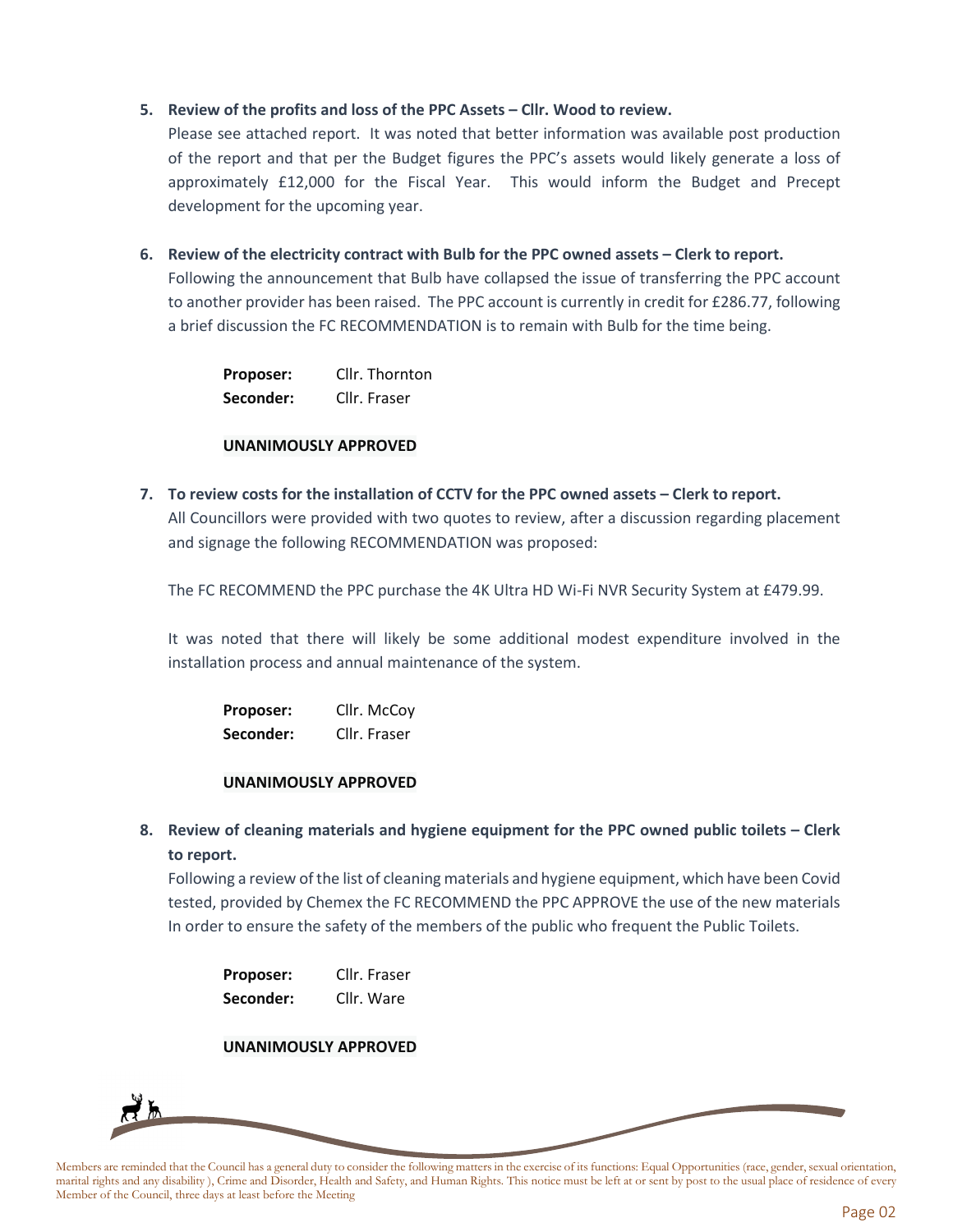# **9. Review of quote for safety rails at Hawkcombe Cemetery – Clerk to report**

Following the completion of a Risk Assessment it was noted that at least three sets of stairs in the Cemetery may not provide sufficient support for visiting members of public. A quote was provided for the installation of handrails at a cost of £4500.00. After a robust discussion it was agreed to consult with the PPC insurer and confirm the level of cover and potentially request a review of the area.

# **10. FC to consider the use of the £1300.00 from a previous fund to provide for the maintenance of the PHSSG Floral displays – Cllr. Thornton to report**

Following a report provided by Cllr. Thornton the following RECOMMENDATION was proposed:

The FC to RECOMMEND the PPC place £1300.00 in an ear marked fund for future beautification of the Village.

**Proposer:** Cllr. Wood **Seconder:** Cllr. Fraser

#### **UNANIMOUSLY APPROVED**

**11. Review of quotes provided for treatment of trees at Hawkcombe Cemetery.**

This Item has been deferred to the following meeting as not all quotes have been received.

**12. FC to consider the maximum of £1500.00 for a topographical survey for Dunster Steep – Cllr. Wood**

After a report delivered by Cllr. Wood the FC RECOMMEND the PPC provide the funds (not to exceed £1500.00) for a topographical survey. Please see attached information

# **13. Items for Report.**

No items were noted.

# **14. To discuss potential future costs.**

• Recording equipment for PPC £220 This Item is still under review.

# **15. To confirm a date for the next Finance Committee Meeting.**

It was agreed the date for the next Finance Committee Meeting will be discussed at the Budget Review meeting on the 04<sup>th</sup> December 2021.



Members are reminded that the Council has a general duty to consider the following matters in the exercise of its functions: Equal Opportunities (race, gender, sexual orientation, marital rights and any disability ), Crime and Disorder, Health and Safety, and Human Rights. This notice must be left at or sent by post to the usual place of residence of every Member of the Council, three days at least before the Meeting